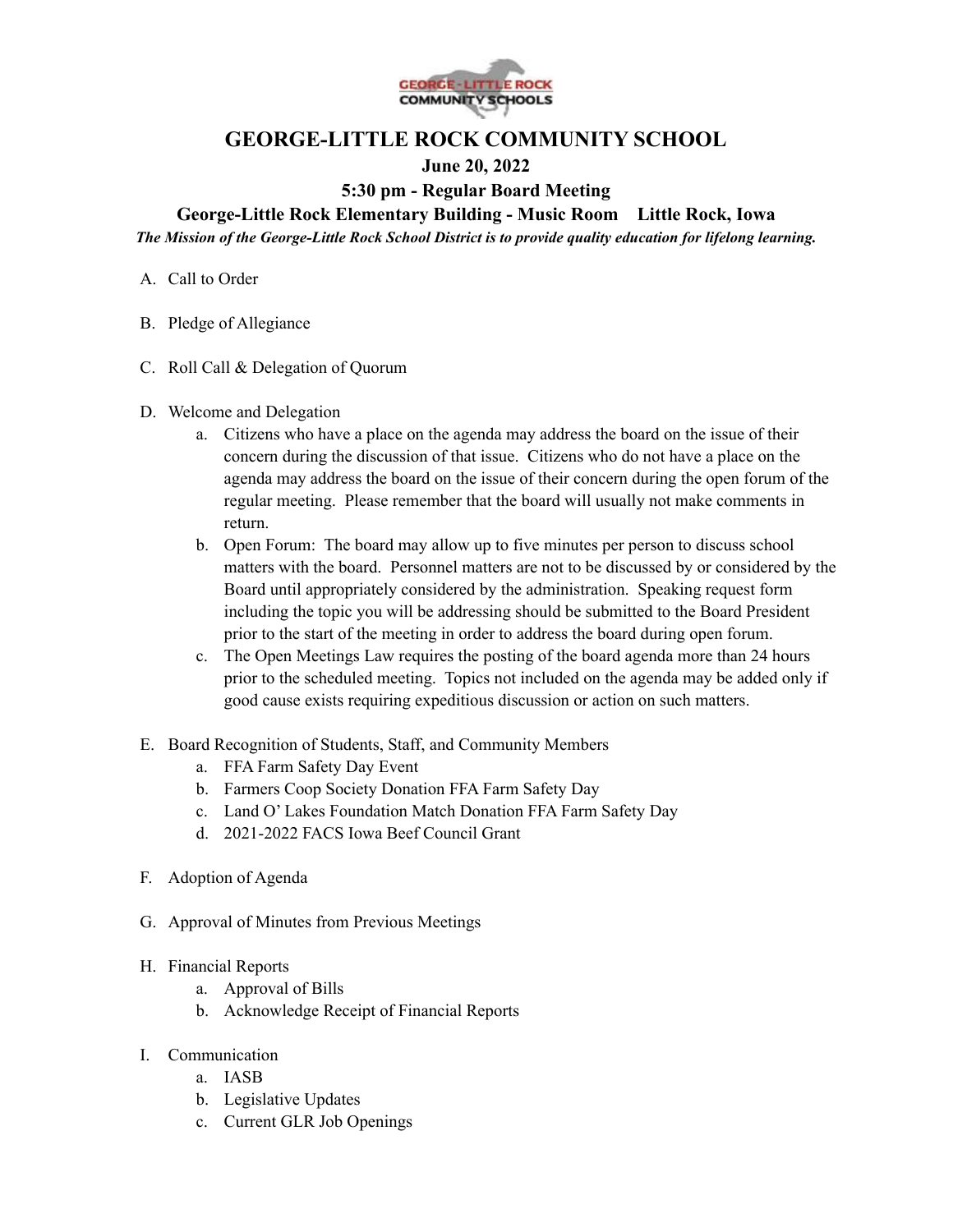- J. Discussion Items
	- a. Principal Reports
	- b. Activities Director Report
	- c. Board Sub-Committee Report Updates
		- i. Financial Services/Personnel Committee
			- 1. May 24 Meeting Update
				- a. 2022-2023 HR Contract
					- b. 2022-2023 Classified Staff Handbook
					- c. 2022-2023 Employee Handbook
					- d. 2022-2023 Business Procedures Handbook
					- e. Work Agreement Adjustments Jodi, Linda, Rosalie
		- ii. Facilities Capital Projects Committee Meeting Date TBD
			- 1. Softball Lights Project Update
			- 2. Other Summer Projects Update
			- 3. Projects Awaiting Bids
			- 4. HVAC Process Progress Update
		- iii. Operational Sharing Committee
			- 1. May 20 Meeting Review of Operational Sharing Agreements
				- a. 2022-2023 Transportation with Central Lyon
				- b. 2022-2023 Building & Operations with Sibley-Ocheyedan
				- c. 2022-2023 HR with Boyden-Hull and West Lyon
		- iv. Program Sharing Committee
			- 1. Update from Sharing Meeting with Boyden-Hull (Russ)
			- 2. Athletic Sharing Meeting TBD Girls Wrestling
	- d. Superintendent Report
		- i. Black Hills Basketball Camp
		- ii. Request for Use of School Transportation
		- iii. Shed Bids for Industrial Tech Building & Trades Class
		- iv. Lil Mustangs Daycare Lease
		- v. Food Service Tilt Skillet Bids
		- vi. 2022-2023 Mercer Statement of Work
		- vii. 2022-2023 Bus Driver Handbook
		- viii. 2022-2023 Gifted Plan
		- ix. Conference Affiliation Community Forum Dates & Discussion

#### K. Personnel

- a. Resignations
	- i. Nastleen Lewi Summer Help
	- ii. Paige Dieren Summer Help
- b. Recommendations for Hire
	- i. Isaiah Johnson Summer Custodian/Building & Grounds Help
	- ii. Kim Vander Plaats Food Service
	- iii. Summer School Teachers
		- 1. Shannon Klooster
		- 2. Amy Lyon
		- 3. Amanda Storm
	- iv. Summer School Paras
		- 1. Trish Hengeveld (Rockman)
		- 2. Samantha Everhart